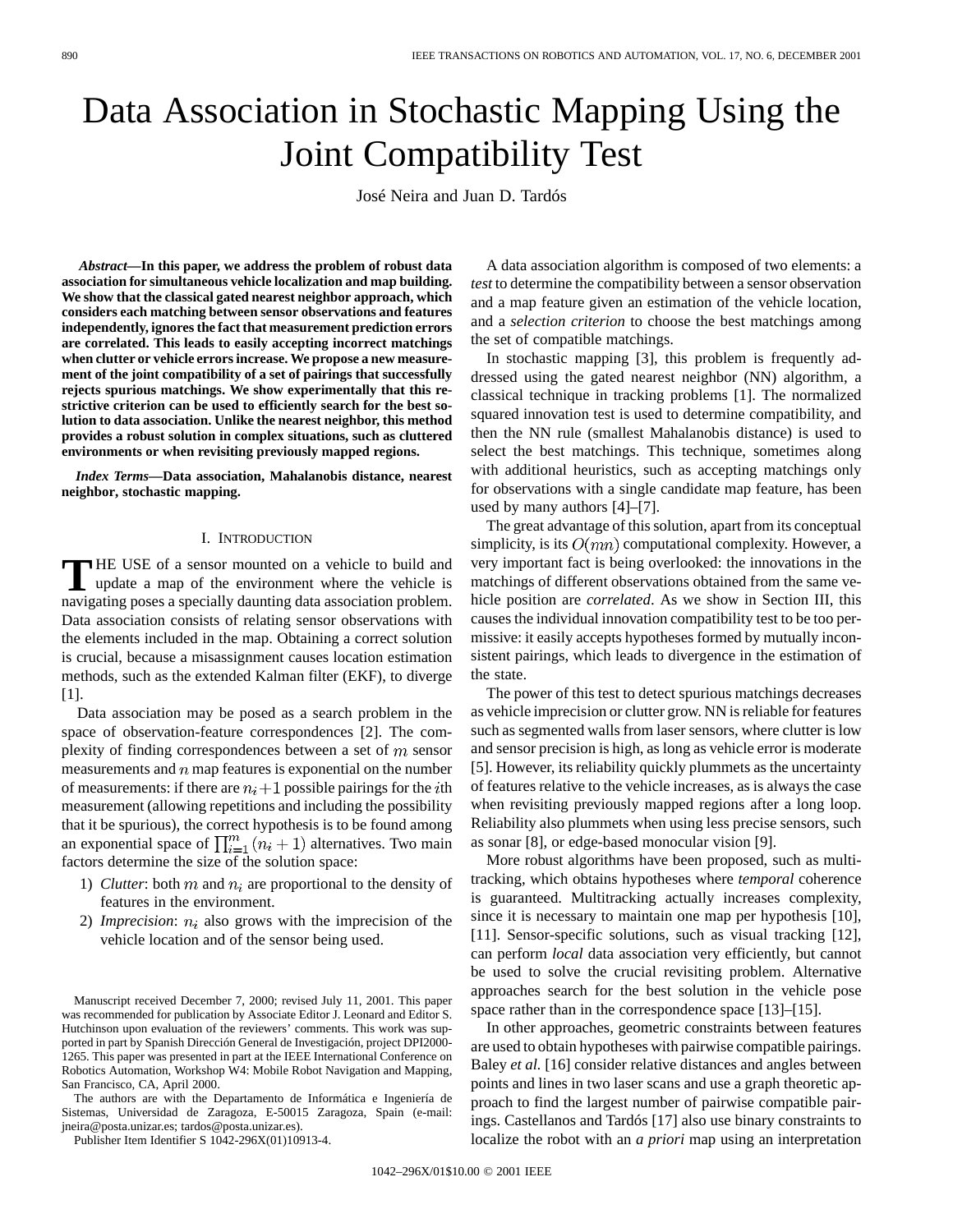tree approach. However, pairwise compatibility does not guarantee *joint* compatibility [2], and additional validations are required.

In this work we define a criterion that, taking explicitly into account the correlations between the innovations, determines the joint compatibility of a set of pairings. We show that this criterion is much more restrictive than the individual innovation test, and that it can be efficiently computed. The use of this criterion in a branch and bound (BB) search algorithm results in a very robust solution to data association, with an efficient traversal of the solution space. We compare both the robustness and efficiency of the NN and BB algorithms in an experiment with a Labmate mobile robot equipped with a trinocular vision system, building a map along a loop trajectory of 60 m. We show experimentally that in simple situations both algorithms are robust, with equivalent performances. When there is an increase in clutter and/or imprecision, NN breaks down, while BB maintains its robustness, with a computational cost that is acceptable for real-time applications.

#### II. THE CLASSICAL NEAREST NEIGHBOR APPROACH

# *A. Problem Definition*

In stochastic mapping [3], [6], the state of a vehicle  $R$  and of a set of *n* features  $\{F_1, \ldots, F_n\}$  of the environment where the vehicle is navigating is represented by a vector  $x$ . Let  $\hat{x}$  be the estimation of the vehicle and feature locations, and  $P$  the covariance of the estimation error

$$
\hat{\mathbf{x}} = \begin{pmatrix} \hat{\mathbf{x}}_R \\ \hat{\mathbf{x}}_{F_1} \\ \vdots \\ \hat{\mathbf{x}}_{F_n} \end{pmatrix}
$$

$$
\mathbf{P} = \begin{pmatrix} \mathbf{P}_R & \mathbf{P}_{RF_1} & \cdots & \mathbf{P}_{RF_n} \\ \mathbf{P}_{RF_1}^T & \mathbf{P}_{F_1} & \cdots & \mathbf{P}_{F_1F_n} \\ \vdots & \vdots & \vdots & \vdots \\ \mathbf{P}_{RF_n}^T & \mathbf{P}_{F_1F_n}^T & \cdots & \mathbf{P}_{F_n} \end{pmatrix}.
$$

In a similar way, let  $\hat{y}$  represent a set of m measurements  ${E_1, \ldots, E_m}$  of environment features, obtained using a sensor mounted on the vehicle, affected by white Gaussian noise

$$
\hat{\mathbf{y}} = \mathbf{y} + \mathbf{u}; \qquad \mathbf{u} \sim \mathcal{N}(\mathbf{0}, \mathbf{S})
$$
\n
$$
\hat{\mathbf{y}} = \begin{pmatrix} \hat{\mathbf{y}}_{E_1} \\ \vdots \\ \hat{\mathbf{y}}_{E_m} \end{pmatrix}; \quad \mathbf{S} = \begin{pmatrix} \mathbf{S}_{E_1} & \cdots & \mathbf{S}_{E_1 E_m} \\ \vdots & \vdots & \vdots \\ \mathbf{S}_{E_1 E_m}^T & \cdots & \mathbf{S}_{E_m} \end{pmatrix}
$$

where  $y$  is the theoretical value of the observations. A measurement  $E_i$  and its corresponding feature  $F_{j_i}$  are related by an *implicit measurement function* [18] of the form

$$
\mathbf{f}_{ij}(\mathbf{x}, \mathbf{y}) = \mathbf{0} \tag{1}
$$

which states that the relative location between the measurement and the corresponding feature must be zero.

The purpose of a data association algorithm is to generate a hypothesis  $\mathcal{H}_m = \{j_1, \ldots, j_m\}$  that pairs each measurement  $E_i$  with a map feature  $F_{i_i}$  (when  $j_i = 0$ , the measurement is considered spurious). This exponential solution space can be represented as an *interpretation tree* of m levels [2]; each node at level *i*, called an *i*-interpretation, provides an interpretation for the first i measurements. Each node has  $n_i + 1$  branches, corresponding to each of the alternative interpretations for measurement  $E_i$  (including the possibility that the measurement be spurious and allowing map feature repetitions in the same hypothesis). Data association algorithms must select in some way one of the  $\prod_{i=1}^{m} (n_i + 1)$  *m*-interpretations as the correct hypothesis, carrying out validations to determine the compatibility between sensor measurements and map features. Once a hypothesis has been obtained, it can be used to improve the estimation of  $\bf{x}$ 

#### *B. Individual Compatibility Nearest Neighbor*

The individual compatibility nearest neighbor (ICNN) simply pairs each measurement with the feature considered most compatible according to (1). Since usually the measurement function is nonlinear, linearization around the current estimation is necessary

$$
\mathbf{f}_{ij_i}(\mathbf{x}, \mathbf{y}) \simeq \mathbf{h}_{ij_i} + \mathbf{H}_{ij_i}(\mathbf{x} - \hat{\mathbf{x}}) + \mathbf{G}_{ij_i}(\mathbf{y} - \hat{\mathbf{y}})
$$
(2)

where

$$
\begin{aligned} \mathbf{h}_{ij_i} & = \mathbf{f}_{ij_i}(\hat{\mathbf{x}}, \hat{\mathbf{y}}); \qquad \mathbf{H}_{ij_i} = \left. \frac{\partial \mathbf{f}_{ij_i}}{\partial \mathbf{x}} \right|_{(\hat{\mathbf{x}}, \hat{\mathbf{y}})} \\ \mathbf{G}_{ij_i} & = \left. \frac{\partial \mathbf{f}_{ij_i}}{\partial \mathbf{y}} \right|_{(\hat{\mathbf{x}}, \hat{\mathbf{y}})} \end{aligned}
$$

Vector  $\mathbf{h}_{i}$  represents the innovation of the pairing between  $E_i$  and  $F_{j_i}$ . From (1) and (2) its covariance can be obtained as

$$
\mathbf{C}_{ij_i} = \mathbf{H}_{ij_i} \text{Cov}(\mathbf{x} - \hat{\mathbf{x}}) \mathbf{H}_{ij_i}^T + \mathbf{G}_{ij_i} \text{Cov}(\mathbf{y} - \hat{\mathbf{y}}) \mathbf{G}_{ij_i}^T \n= \mathbf{H}_{ij_i} \mathbf{P} \mathbf{H}_{ij_i}^T + \mathbf{G}_{ij_i} \mathbf{S} \mathbf{G}_{ij_i}^T.
$$
\n(3)

The individual compatibility (IC) between  $E_i$  and  $F_{i_i}$  can be determined using an innovation test that measures the Mahalanobis distance as follows:

$$
D_{ij_i}^2 = \mathbf{h}_{ij_i}^T \mathbf{C}_{ij_i}^{-1} \mathbf{h}_{ij_i} < \chi_{d,\alpha}^2 \tag{4}
$$

where  $d = \dim(\mathbf{f}_{ij}$  and  $\alpha$  is the desired confidence level. This test, applied to the predicted state, determines the subset of map features that are compatible with a measurement  $E_i$  (and thus the value of  $n_i$ ).

The NN selection criterion for a given measurement consists of choosing among the features that satisfy (4), the one with the smallest Mahalanobis distance. This algorithm is frequently used given its conceptual simplicity and computational efficiency: it performs  $mn$  compatibility tests, making it linear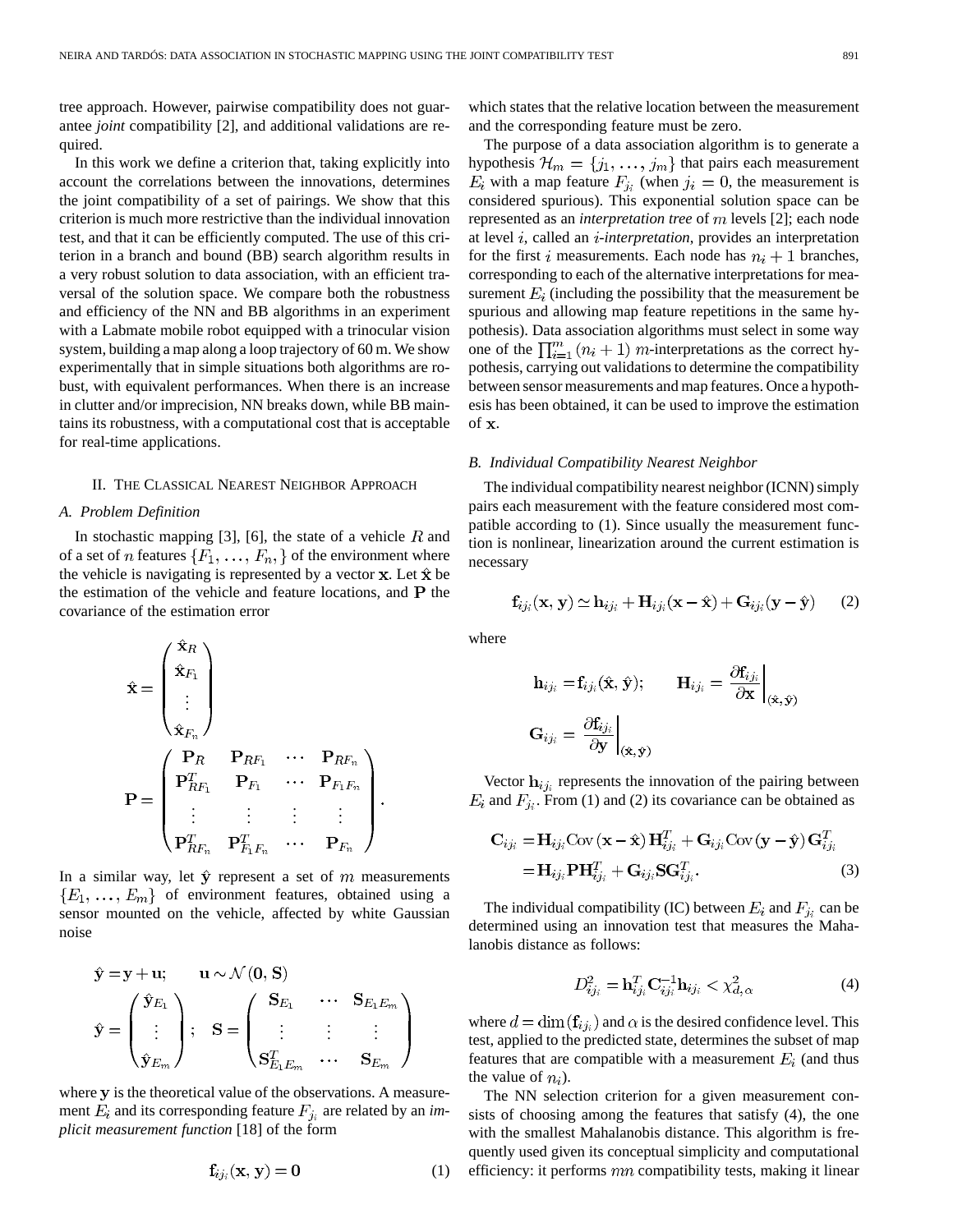

Fig. 1. Monodimensional robot with two features. Step 1: map creation from two sensor measurements taken from initial position. Step 2: data association problem after 1 m motion with three sensor measurements,  $\hat{y}_3$  spurious. Intervals represent  $2\sigma$  uncertainty bounds.

with the size of the map. For a large  $\mathbf{C}_{ij_i}$ , its inversion may be a costly operation. Several methods to calculate lower bounds for have been proposed, which in some cases allow to reject the pairing between  $E_i$  and  $F_i$ , without inverting  $C_{ij}$  [19]–[21].

# *C. Limitations of the Nearest Neighbor*

To illustrate the limitations of this approach, consider the simple example of a robot  $R$  that traverses a monodimensional space, where there are two features (Fig. 1). Assume that this robot is equipped with a sensor capable of detecting these features. At step 1, the robot observes the two features, and they are included in the stochastic map. At step 2 the robot moves 1 m, and obtains three measurements:  $\hat{y}_1$ ,  $\hat{y}_2$ , and  $\hat{y}_3$  (spurious). The uncertainties in robot motion and sensor measurements are  $\sigma_R = 0.1$  and  $\sigma_S = 0.02$ . In this case, we have

$$
\mathbf{f}_{ij}(\mathbf{x}, \mathbf{y}) = x_R + y_i - x_j = 0
$$

$$
\mathbf{h}_{ij} = \hat{x}_R + \hat{y}_i - \hat{x}_j.
$$

In Fig. 2, the big square represents the  $2\sigma$  acceptance region of IC, and the six small squares represent the uncertainty of the six main pairing hypotheses (we consider here the additional restriction that two measurements cannot come from the same feature). According to IC, only measurement  $\hat{y}_1$  is compatible with feature  $\hat{x}_1$  (horizontal axis in Fig. 2), while both  $\hat{y}_2$  and  $\hat{y}_3$  are compatible with  $\hat{x}_2$  (vertical axis). Thus IC accepts the two possible hypotheses  $\{(\hat{y}_1, \hat{x}_1), (\hat{y}_2, \hat{x}_2)\}\$  and  $\{(\hat{y}_1, \hat{x}_1), (\hat{y}_3, \hat{x}_2)\}\$ because their squares intersect the square region of acceptance. As  $\hat{y}_3$  lies closer to  $\hat{x}_2 - \hat{x}_R$  than  $\hat{y}_2$ , NN would prefer the second hypothesis, pairing  $\hat{y}_3$  with  $\hat{x}_2$  incorrectly.

This occurs because IC considers *individual* compatibility between a measurement and a feature. However, individually compatible pairings are not guaranteed to be *jointly* compatible to form a consistent hypothesis. Even if sensor measurements are independent, correlations in the stochastic map are always present and cannot be ignored [5]. Furthermore, the predicted measurements are always correlated because they are affected by the same robot position error. Graphically this means that, for a given confidence level, the region of acceptance of the predicted measurements is an *ellipsoidal region* instead of a square



Fig. 2. Simulation of a monodimensional robot. Each axis represents the  $x_1 - x_B$   $y_1$   $y_2$ <br>
Fig. 2. Simulation of a monodimensional robot. Each axis represents the robot location ( $\hat{x}_1 - \hat{x}_2$ ) Fig. 2. Simulation of a monodimensional robot. Each axis represents the predicted location of a feature with respect to the robot location  $(\hat{x}_1 - \hat{x}_R)$  and  $\hat{x}_2 - \hat{x}_R$  respectively) together with the three actual meas and  $\hat{x}_2 - \hat{x}_R$  respectively) together with the three actual measurements  $\hat{y}_1$ ,  $\hat{y}_2$  and  $\hat{y}_3$ . The big square region represents the uncertainty of each prediction considered independently, while the ellipsoidal region represents this uncertainty considering the correlation between the predictions. Each small group of a square and a circle represents an alternative matching hypothesis, with its measurement uncertainty.

region (Fig. 2). From this perspective, in our example it is clear that pairings  $\{(\hat{y}_1, \hat{x}_1), (\hat{y}_3, \hat{x}_2)\}\$  are not simultaneously acceptable: the region of uncertainty of this hypothesis (circular, given that the precision of this sensor has been considered constant) does not intersect the ellipsoidal region of acceptance of the predicted measurements. Only the region corresponding to hypothesis  $\{(\hat{y}_1, \hat{x}_1), (\hat{y}_2, \hat{x}_2)\}\)$  does.

This simple example shows that with ICNN there is a high risk of obtaining an inconsistent hypothesis and thus updating the state vector with a set of incompatible measurements, which will cause EKF to diverge. As vehicle error grows with respect to sensor error, the ratio between the area of the square and the area of the ellipse grows (due to the increase in the correlation between the vehicle and the predicted measurements), and thus the discriminant power of IC decreases. For this reason, the ICNN algorithm is adequate only when these two conditions are satisfied

- 1) The robot error is smaller than the distance between the features, so that it is unlikely that two features pass the IC test for the same observation.
- 2) Spuriousness is sufficiently low so that it is unlikely that a spurious measurement will fall inside the acceptance region of some feature.

## III. OBTAINING CONSISTENT HYPOTHESES

#### *A. Sequential Compatibility Nearest Neighbor*

A simple way to assure that the resulting hypothesis contains jointly compatible pairings is to use a sequential compatibility nearest neighbor (SCNN) algorithm. Sequential compatibility (SC) is an innovation test that determines compatible features for a measurement  $E_i$ , given that a hypothesis  $\mathcal{H}_{i-1} = \{j_1, \ldots, j_{i-1}\}\text{, corresponding to pairings}$ has been established and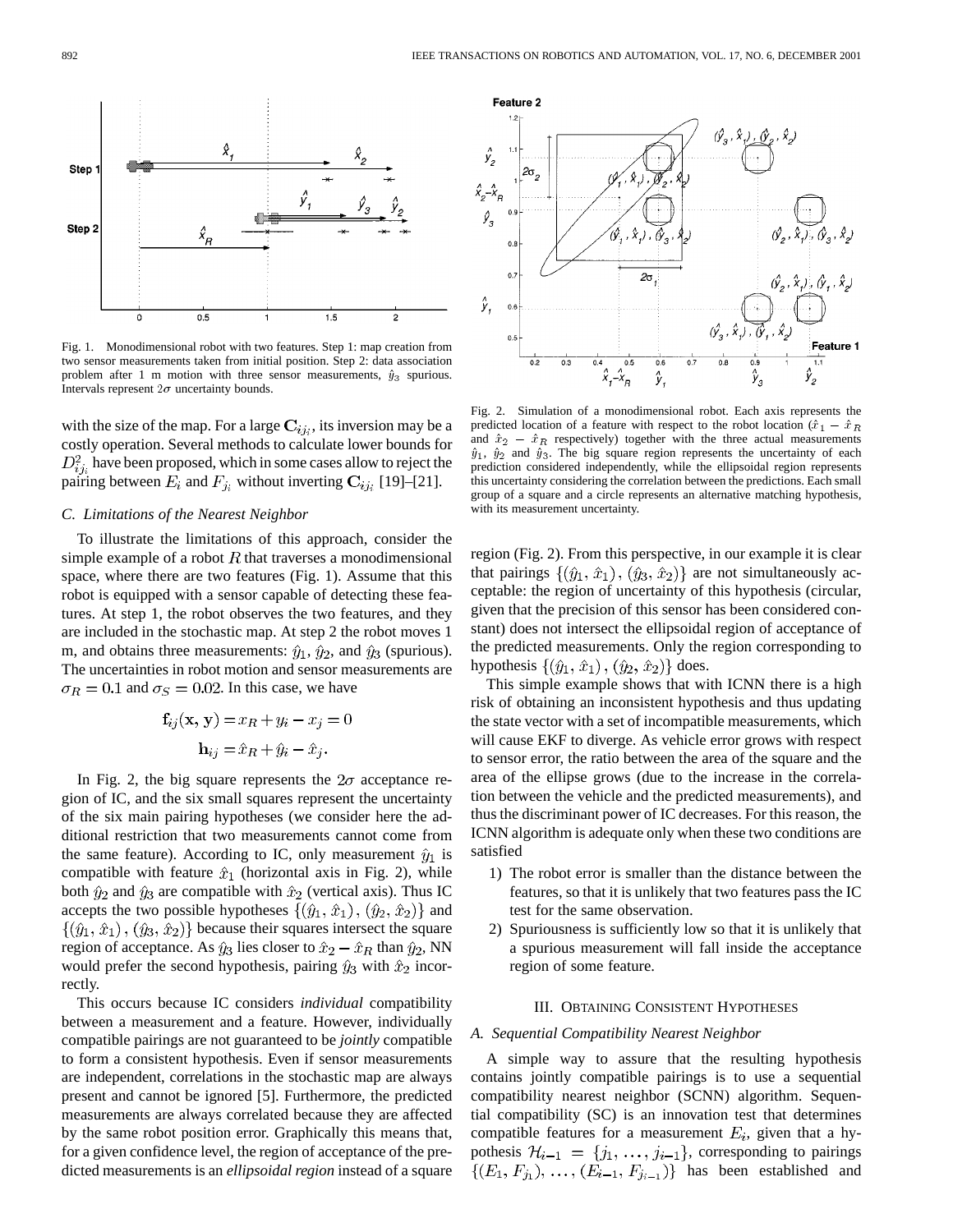has been used to obtain an estimation  $\hat{\mathbf{x}}_{i-1}$  of the state. If the Mahalanobis distance  $D_{ij}^2$ , corresponding to a feature  $F_{i_i}$ , satisfies (4) given  $(\hat{\mathbf{x}}_{i-1}, \mathbf{P}_{i-1})$ , the pairing  $(E_i, F_{i_i})$ will be consistent with *all* pairings in  $\mathcal{H}_{i-1}$ . If this feature is considered the nearest compatible with measurement  $E_i$ , the measurement can be used to obtain the new estimate  $\hat{\mathbf{x}}_i$  of the state vector and its covariance  $P_i$ . In the next iteration, a pairing for measurement  $E_{i+1}$  will be determined by applying (2) and (4) to the updated state estimation  $(\hat{\mathbf{x}}_i, \mathbf{P}_i)$ .

SCNN is an  $O(mn) + O(mn^2)$  algorithm, quadratic with the size of the map: for each of the  $m$  measurements, SCNN requires evaluating compatibility with the n map features,  $O(n)$ , and updating the stochastic map,  $O(n^2)$  (recent works address the reduction of this complexity [22], [23]). It is appealing because it guarantees that all pairings belonging to the resulting hypothesis are jointly compatible. However, it ignores the fact that these pairings may anyway be *incorrect*: a feature may be compatible with an unrelated or spurious sensor measurement just by chance. In our example, if SCNN tries to pair observation  $\hat{y}_3$  in the first step, it will pair it incorrectly with  $\hat{x}_2$  (Fig. 2). The pairing will be used to re-estimate the stochastic map, and no more pairings will be acceptable in subsequent steps. This risk increases with clutter, and robot or sensor error. In this greedy algorithm, the decision to pair a measurement with its most compatible feature is never reconsidered, and thus spurious pairings may be included in the hypothesis and integrated in the state estimation, especially during the initial iterations. This leads again to a reduction in uncertainty with no reduction in error, i.e., inconsistency.

# *B. Joint Compatibility Branch and Bound*

Reconsideration of the established pairings is necessary to limit the possibility of accepting a spurious pairing. The probability that a spurious pairing is jointly compatible with all the pairings of a given hypothesis decreases as the number of pairings in the hypothesis increases. For this reason, we require a search algorithm to traverse the interpretation tree in search of the hypothesis that includes the largest number of *jointly compatible* pairings. SC could be used to restrict the search to tree nodes representing hypotheses with jointly compatible pairings, but it requires the update of the whole stochastic map for each pairing considered,  $O(n^2)$ , which can be computationally very expensive in a search algorithm.

We use an alternative formulation to establish the consistency of a hypothesis  $\mathcal{H}_i = \{j_1, \ldots, j_i\}$ , called joint compatibility (JC), which uses a joint implicit function  $f_{\mathcal{H}_i}(\mathbf{x}, \mathbf{y}) = 0$ , where

$$
\mathbf{f}_{\mathcal{H}_i}(\mathbf{x}, \mathbf{y}) = \begin{pmatrix} \mathbf{f}_{\mathcal{H}_{i-1}}(\mathbf{x}, \mathbf{y}) \\ \mathbf{f}_{ij_i}(\mathbf{x}, \mathbf{y}) \end{pmatrix} = \begin{pmatrix} \mathbf{f}_{1j_1}(\mathbf{x}, \mathbf{y}) \\ \vdots \\ \mathbf{f}_{ij_i}(\mathbf{x}, \mathbf{y}) \end{pmatrix}
$$

$$
\simeq \mathbf{h}_{\mathcal{H}_i} + \mathbf{H}_{\mathcal{H}_i}(\mathbf{x} - \hat{\mathbf{x}}) + \mathbf{G}_{\mathcal{H}_i}(\mathbf{y} - \hat{\mathbf{y}}) \tag{5}
$$

$$
\mathbf{h}_{\mathcal{H}_i} = \mathbf{f}_{\mathcal{H}_i}(\hat{\mathbf{x}}, \hat{\mathbf{y}}) = \begin{pmatrix} \mathbf{h}_{\mathcal{H}_{i-1}} \\ \mathbf{h}_{ij_i} \end{pmatrix} = \begin{pmatrix} \mathbf{u}_{1j_1} \\ \vdots \\ \mathbf{h}_{ij_i} \end{pmatrix}
$$
 (6)

$$
\mathbf{H}_{\mathcal{H}_i} = \frac{\partial \mathbf{f}_{\mathcal{H}_i}}{\partial \mathbf{x}} \bigg|_{(\hat{\mathbf{x}}, \hat{\mathbf{y}})} = \begin{pmatrix} \mathbf{H}_{\mathcal{H}_{i-1}} \\ \mathbf{H}_{ij_i} \end{pmatrix} = \begin{pmatrix} \mathbf{H}_{1j_1} \\ \vdots \\ \mathbf{H}_{ij_i} \end{pmatrix} \tag{7}
$$

$$
\mathbf{G}_{\mathcal{H}_i} = \frac{\partial \mathbf{f}_{\mathcal{H}_i}}{\partial \mathbf{y}} \bigg|_{(\hat{\mathbf{x}}, \hat{\mathbf{y}})} = \begin{pmatrix} \mathbf{G}_{\mathcal{H}_{i-1}} \\ \mathbf{G}_{ij_i} \end{pmatrix} = \begin{pmatrix} \mathbf{G}_{1j_1} \\ \vdots \\ \mathbf{G}_{ij_i} \end{pmatrix} . (8)
$$

The JC of pairings belonging to  $\mathcal{H}_i$  can be determined using an innovation test on the joint innovation  $\mathbf{h}_{\mathcal{H}_i}$  as follows:

$$
\mathbf{C}_{\mathcal{H}_i} = \mathbf{H}_{\mathcal{H}_i} \mathbf{P} \mathbf{H}_{\mathcal{H}_i}^T + \mathbf{G}_{\mathcal{H}_i} \mathbf{S} \mathbf{G}_{\mathcal{H}_i}^T
$$
(9)

$$
D_{\mathcal{H}_i}^2 = \mathbf{h}_{\mathcal{H}_i}^T \mathbf{C}_{\mathcal{H}_i}^{-1} \mathbf{h}_{\mathcal{H}_i} < \chi_{d,\alpha}^2 \tag{10}
$$

where  $\mathbf{C}_{\mathcal{H}_i}$  is the covariance of the joint innovation,  $\alpha$  is the desired confidence level, and  $d = \dim(\mathbf{f}_{\mathcal{H}_i})$ . The size of both  $\mathbf{h}_{\mathcal{H}_i}$ and  $C_{\mathcal{H}_i}$  increase with the size of hypothesis  $\mathcal{H}_i$ . This makes this test potentially expensive to apply. The calculation of lower bounds of  $D_{\mathcal{H}_i}^2$  to try to determine whether the hypothesis can be rejected without inverting  $C_{\mathcal{H}_i}$  is pointless in this case, since all the pairings in  $\mathcal{H}_i$  are already known to be individually compatible.

In the worst case, verifying the joint compatibility of a set of pairings in a hypothesis involves the inversion of an  $m \times m$  matrix,  $O(m^3)$ . This complexity can be reduced to  $O(m^2)$  using the fact that joint compatibility can be *incrementally* evaluated: given a hypothesis  $\mathcal{H}_{i-1}$  formed by jointly compatible pairings, with its corresponding  $\mathbf{h}_{\mathcal{H}_{i-1}}$ ,  $\mathbf{C}_{\mathcal{H}_{i-1}}^{-1}$ , and  $D_{\mathcal{H}_{i-1}}^2$ , and given a pairing  $(E_i, F_{j_i})$ , with corresponding  $\mathbf{h}_{ij_i}$ , and  $\mathbf{C}_{ij_i}$ , the Mahalanobis distance  $D_{\mathcal{H}_i}^2$  corresponding to  $\mathcal{H}_i$  can be calculated as follows.

1) Calculate  $C_{\mathcal{H}_i}^{-1}$ . From (9) we have that

$$
\begin{aligned} \mathbf{C}_{\mathcal{H}_i} &= \begin{pmatrix} \mathbf{H}_{\mathcal{H}_{i-1}} \\ \mathbf{H}_{ij_i} \end{pmatrix} \mathbf{P} \left( \mathbf{H}_{\mathcal{H}_{i-1}}^T & \mathbf{H}_{ij_i}^T \right) \\ &+ \begin{pmatrix} \mathbf{G}_{\mathcal{H}_{i-1}} \\ \mathbf{G}_{ij_i} \end{pmatrix} \mathbf{S} \left( \mathbf{G}_{\mathcal{H}_{i-1}}^T & \mathbf{G}_{ij_i}^T \right) \\ &= \begin{pmatrix} \mathbf{C}_{\mathcal{H}_{i-1}} & \mathbf{w}_i^T \\ \mathbf{w}_i & \mathbf{C}_{ij_i} \end{pmatrix} \end{aligned}
$$

where

$$
\mathbf{w}_{i} = \mathbf{H}_{ij_{i}} \mathbf{P} \mathbf{H}_{\mathcal{H}_{i-1}}^{T} + \mathbf{G}_{ij_{i}} \mathbf{S} \mathbf{G}_{\mathcal{H}_{i-1}}^{T}.
$$

According to the partitioning method for matrix inversion [24], matrix  $C_{\mathcal{H}_{\lambda}}^{-1}$  can be calculated as

$$
\mathbf{C}_{\mathcal{H}_i}^{-1} = \begin{pmatrix} \mathbf{K}_i & \mathbf{L}_i^T \\ \mathbf{L}_i & \mathbf{N}_i \end{pmatrix}
$$
 (11)

where

$$
\begin{aligned} &\mathbf{N}_i = \left(\mathbf{C}_{ij_i} - \mathbf{w}_i \mathbf{C}_{\mathcal{H}_{i-1}}^{-1} \mathbf{w}_i^T \right)^{-1} \\ &\mathbf{L}_i = -\mathbf{N}_i \mathbf{w}_i \mathbf{C}_{\mathcal{H}_{i-1}}^{-1} \\ &\mathbf{K}_i = \mathbf{C}_{\mathcal{H}_{i-1}}^{-1} + \mathbf{L}_i^T \mathbf{N}_i^{-1} \mathbf{L}_i. \end{aligned}
$$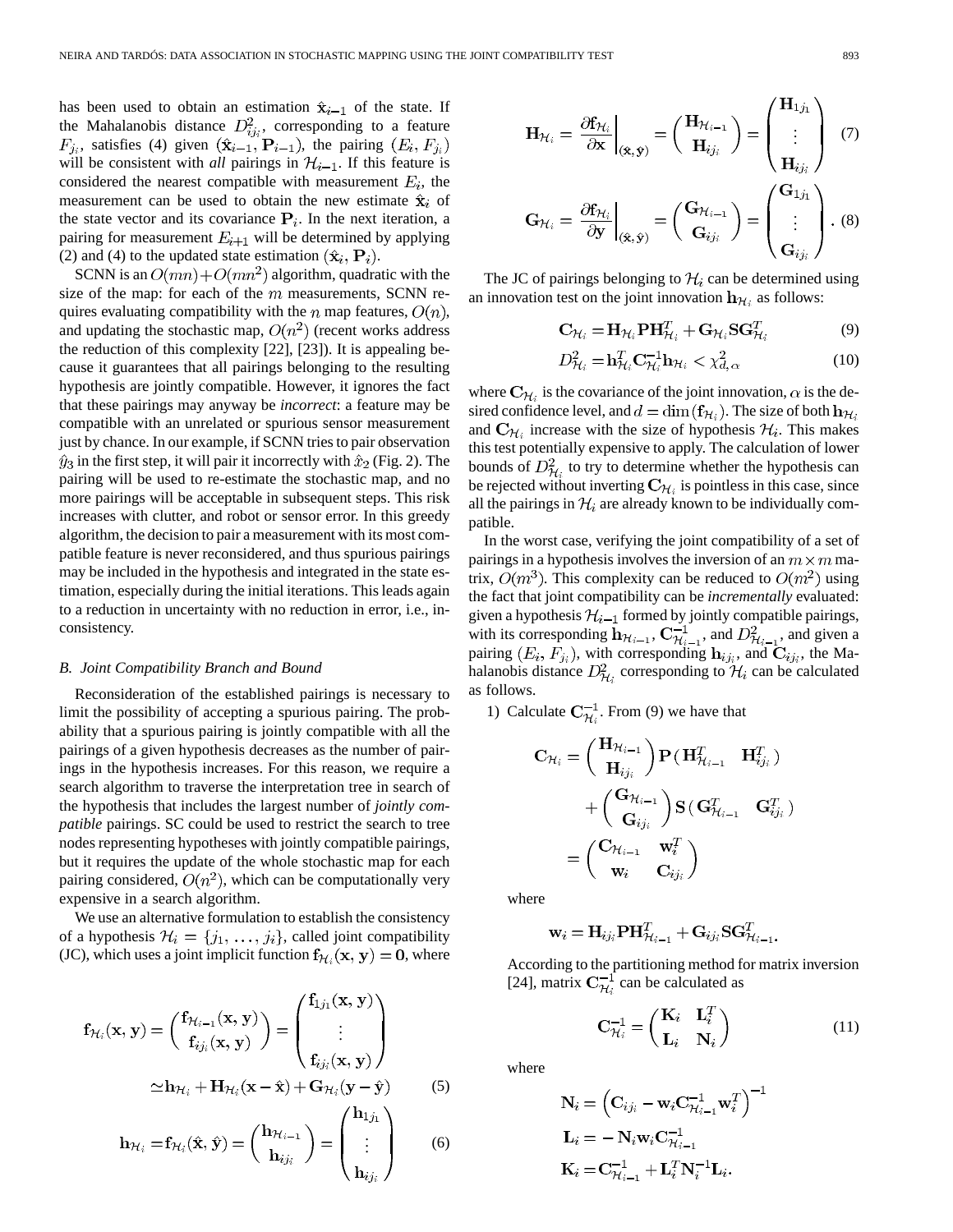

Fig. 3. Images of the trinocular vision system at step 48 of the robot trajectory.

) Calculate 
$$
D_{\mathcal{H}_i}^2
$$
  
\n
$$
D_{\mathcal{H}_i}^2 = \mathbf{h}_{\mathcal{H}_i}^T \mathbf{C}_{\mathcal{H}_i}^{-1} \mathbf{h}_{\mathcal{H}_i}
$$
\n
$$
= (\mathbf{h}_{\mathcal{H}_{i-1}}^T \mathbf{h}_{ij_i}^T) \begin{pmatrix} \mathbf{K}_i & \mathbf{L}_i^T \\ \mathbf{L}_i & \mathbf{N}_i \end{pmatrix} \begin{pmatrix} \mathbf{h}_{\mathcal{H}_{i-1}} \\ \mathbf{h}_{ij_i} \end{pmatrix}
$$
\n
$$
= \mathbf{h}_{\mathcal{H}_{i-1}}^T \mathbf{K}_i \mathbf{h}_{\mathcal{H}_{i-1}} + 2 \mathbf{h}_{ij_i}^T \mathbf{L}_i \mathbf{h}_{\mathcal{H}_{i-1}} + \mathbf{h}_{ij_i}^T \mathbf{N}_i \mathbf{h}_{ij_i}
$$
\n
$$
= D_{\mathcal{H}_{i-1}}^2 + \mathbf{h}_{\mathcal{H}_{i-1}}^T \mathbf{L}_i^T \mathbf{N}_i^{-1} \mathbf{L}_i \mathbf{h}_{\mathcal{H}_{i-1}}
$$
\n
$$
+ 2 \mathbf{h}_{ij_i}^T \mathbf{L}_i \mathbf{h}_{\mathcal{H}_{i-1}} + \mathbf{h}_{ij_i}^T \mathbf{N}_i \mathbf{h}_{ij_i}.
$$
\n(12)

An alternative method for the incremental calculation of the Mahalanobis distance can be found in [21].

JC is equivalent to SC except for linealization errors if:  $D_{\mathcal{H}_i}^2$ satisfies (10), the pairing  $(E_i, F_{j_i})$  is compatible with all pairings in  $H_{i-1}$ . Using JC has several advantages:

- JC can be tested without recomputing the state  $\hat{\mathbf{x}}$ , an  $O(n^2)$  operation.
- The inversion of a growing  $C_{\mathcal{H}_i}$  matrix is avoided. In fact, only the inversion of a constant size matrix  $N_i$  is necessary.
- Most of the elements involved in the calculation of  $D_{\mathcal{H}_{\delta}}^2$  $(h_{ij_i}, H_{ij_i}, C_{ij_i})$  have been previously computed to assert Individual Compatibility.

The joint compatibility branch and bound (JCBB) algorithm proposed in this work traverses the interpretation tree in search of the hypothesis with the largest number of nonnull jointly compatible pairings. This monotonically nondecreasing criterion can be used to *bound* the search in the interpretation tree [2]. The quality of a node at level  $i$ , corresponding to a hypothesis  $\mathcal{H}_i$ , can be defined as the number of nonnull pairings that can be established from the node. In this way, nodes with quality lower than the best available hypothesis are not explored. The nearest neighbor rule using the Mahalanobis distance  $D_{\mathcal{H}_{i}}^{2}$  can be used as heuristic for *branching*, so that the nodes corresponding to hypotheses with a higher degree of joint compatibility will be explored first.

As experiments will show, JC is a very restrictive criterion to traverse the interpretation tree, limiting the combinatorial explosion of the search due to increasing vehicle error.



Fig. 4. Stochastic map obtained during the first 18 steps of the robot trajectory (solid line) and true robot trajectory until step 48 (dashed line), with resulting uncertainty in the robot location after continuing the robot trajectory without updating the stochastic map. A map of the environment (dotted line) is superimposed as reference but not used during the process.

#### IV. EXPERIMENTS

A Labmate mobile robot equipped with a trinocular vision system was programmed to perform a loop trajectory of around 60 m. The ground truth for the robot location along the trajectory was obtained using theodolites. Trinocular vision provided a set of two-dimensional (2-D) points corresponding to corners, wall and window frames, etc., obtained by establishing correspondences between vertical edges extracted from the three images (Fig. 3).

*Continuous* localization and map building using this information is fairly straightforward. Thus, we designed an experiment to determine how well the SCNN and JCBB data association algorithms solve the more complex and important*revisiting problem*. A stochastic map of a corridor was constructed [5] using the information obtained in the first 18 steps of the robot trajectory (Fig. 4). The robot trajectory was continued *without* updating the stochastic map until the first corridor was visible again (step 48). Fig. 5 depicts the situation from the robot's perspective: the measurements obtained by the trinocular vision

 $2)$ 

J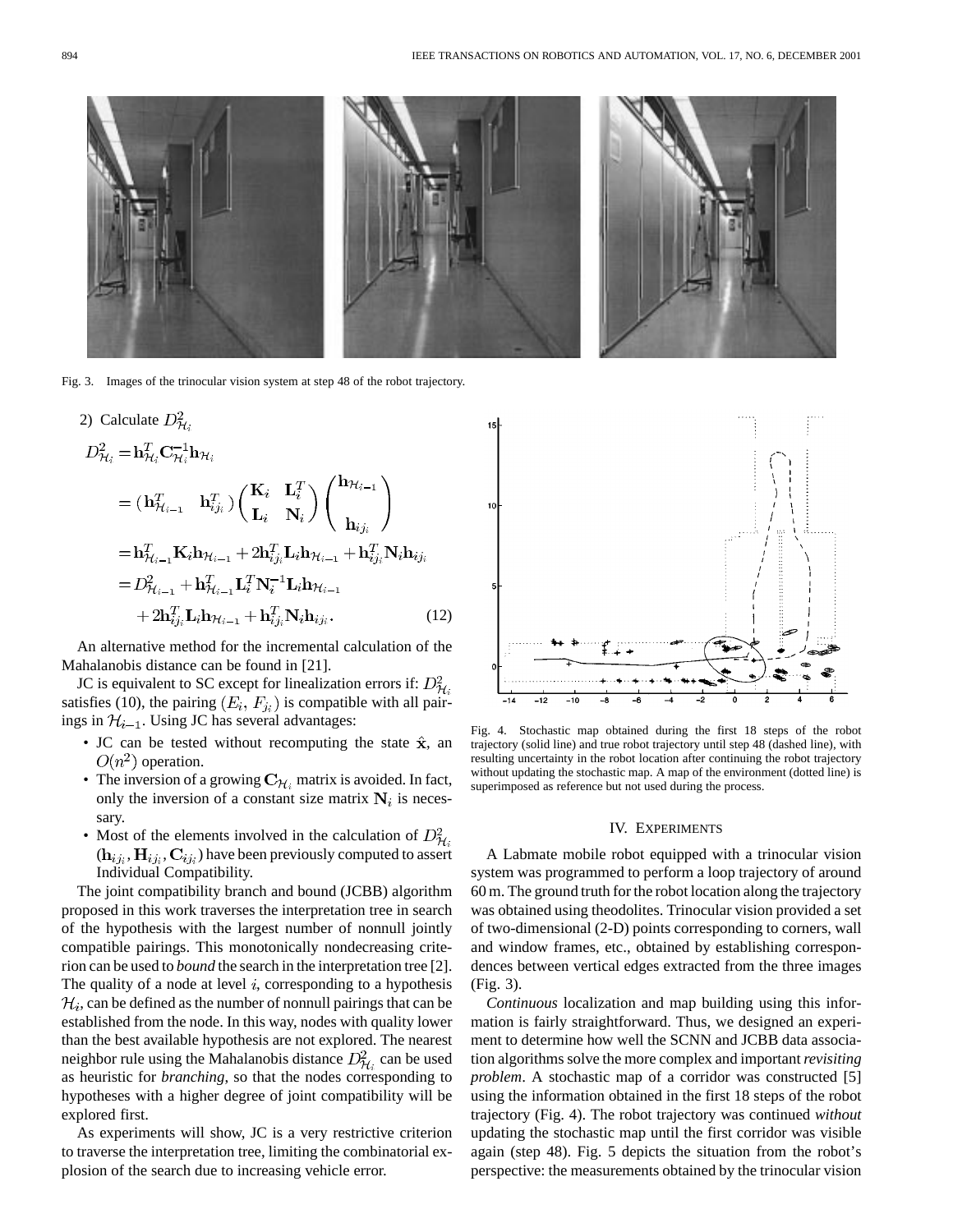

Fig. 5. The revisiting problem at trajectory step 48: (a) 2-D points obtained by trinocular vision and (b) predicted location of map features with respect to the robot location.



Fig. 6. Solutions for 100 random robot locations using SCNN and JCBB for moderate and for large uncertainty.

system, and the predicted location of map features relative to the robot. It is clear that robot error and environment clutter make the number of candidate features for each measurement large and the situation very confusing.

A Monte Carlo simulation was performed to generate 100 random positions at 10 different fractions of the odometry uncertainty at step 48. Both SCNN and JCBB were then executed, and the estimations of the robot location according to the resulting hypotheses were compared with ground truth. In the following, we discuss the results from two perspectives: robustness to robot error and computational efficiency.

# *A. Robustness of SCNN Versus JCBB*

Fig. 6 shows results for frontal, lateral, and angular  $(2\sigma)$  errors 0.15 m, 0.11 m, and 1.4 deg (top) and 1.55 m, 1.16 m, and

14 deg (bottom). It can be seen that SCNN exhibits a great dispersion in the solutions obtained, which becomes more notable as robot error grows. In contrast, the solutions obtained by JCBB remain grouped around the true robot location even for large uncertainty values.

In order to measure the robustness of both algorithms to the increase in robot error, the 100 hypotheses obtained by each were compared with the true associations, established by hand. Results [Fig. 7(a)] show that the robustness of SCNN drops quickly with the increase in error, making this algorithm unsuitable for loop closing situations. In contrast, the probability of success of JCBB is always higher than that of SCNN, remaining above 0.9.

It should be noted that the JC test is based on the linearization of the relation between the measurements and the state [see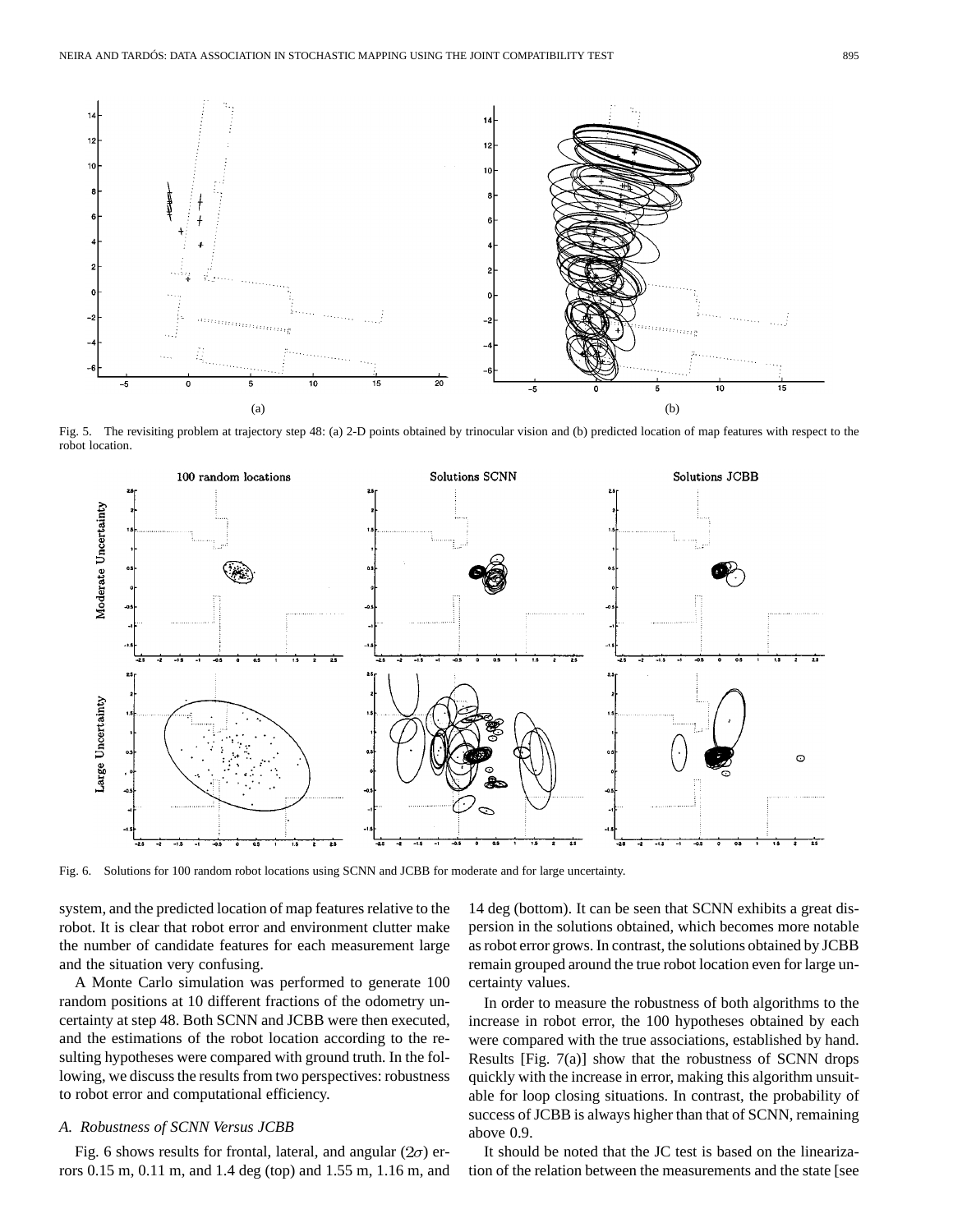

Fig. 7. Performance of JCBB and SCNN versus robot position  $2\sigma$  error: (a) fraction of correct hypotheses (with no spurious pairings) obtained and (b) computational cost (in FLOPS).

(2)]. JCBB will remain robust to robot error as long the linear approximation is reasonable. Thus, the adequacy of using JCBB is determined by the robot orientation error (in practice, we have found the limit to be around 30 deg).

# *B. Computational Efficiency of SCNN vs. JCBB*

That JCBB is more robust to an increment of robot error than SCNN was an expected result: JCBB is a back-tracking algorithm, while SCNN is a greedy search algorithm. Given that the cost of SCNN is linear with the number of measurements  $m$ , the important question is then: is JCBB, an exponential time algorithm, feasible? This essentially depends on two factors: 1) how restrictive JC is to limit the real size of the solution space and 2) how effective the branch and bound is to limit the search for the best solution within this space.

Fig. 8 shows the variation in the maximum number of individually compatible nodes, jointly compatible nodes, and visited nodes, all with respect to the increase in error. JC shows to be



Fig. 8. Maximum number of nodes versus position error  $(2\sigma)$ .



Fig. 9. Computational cost of the different parts of our JCBB algorithm versus number of observations.

a highly restrictive criterion. We can see that the total number of nodes in the solution space grows several orders of magnitude between 0.2 m and 2 m in position error. But this is not the case for the maximum number of jointly compatible nodes and maximum number of nodes visited by branch and bound. This is because the joint compatibility of a certain number of 2-D points fundamentally depends on their *relative error* (which depends on sensor and map precision), more than on their *absolute error* (which depends on robot error).

Results [Fig. 7(b)] show that the computational cost of SCNN decreases slightly with the increase in robot error, due to the fact that a more probable spurious pairing normally reduces the possibilityofestablishingmorepairings.Forsmallrobotpositionerror, the cost of JCBB and SCNN are similar. For a moderate error, around 1 m in position and 7 deg in orientation, JCBB executes around twice more flops. For larger errors, up to 2 m and 14 deg, the computational cost of JCBB increases rapidly, although it remains feasible in real time. It is important to note that these results refer to edge-based trinocular vision, an especially difficult data